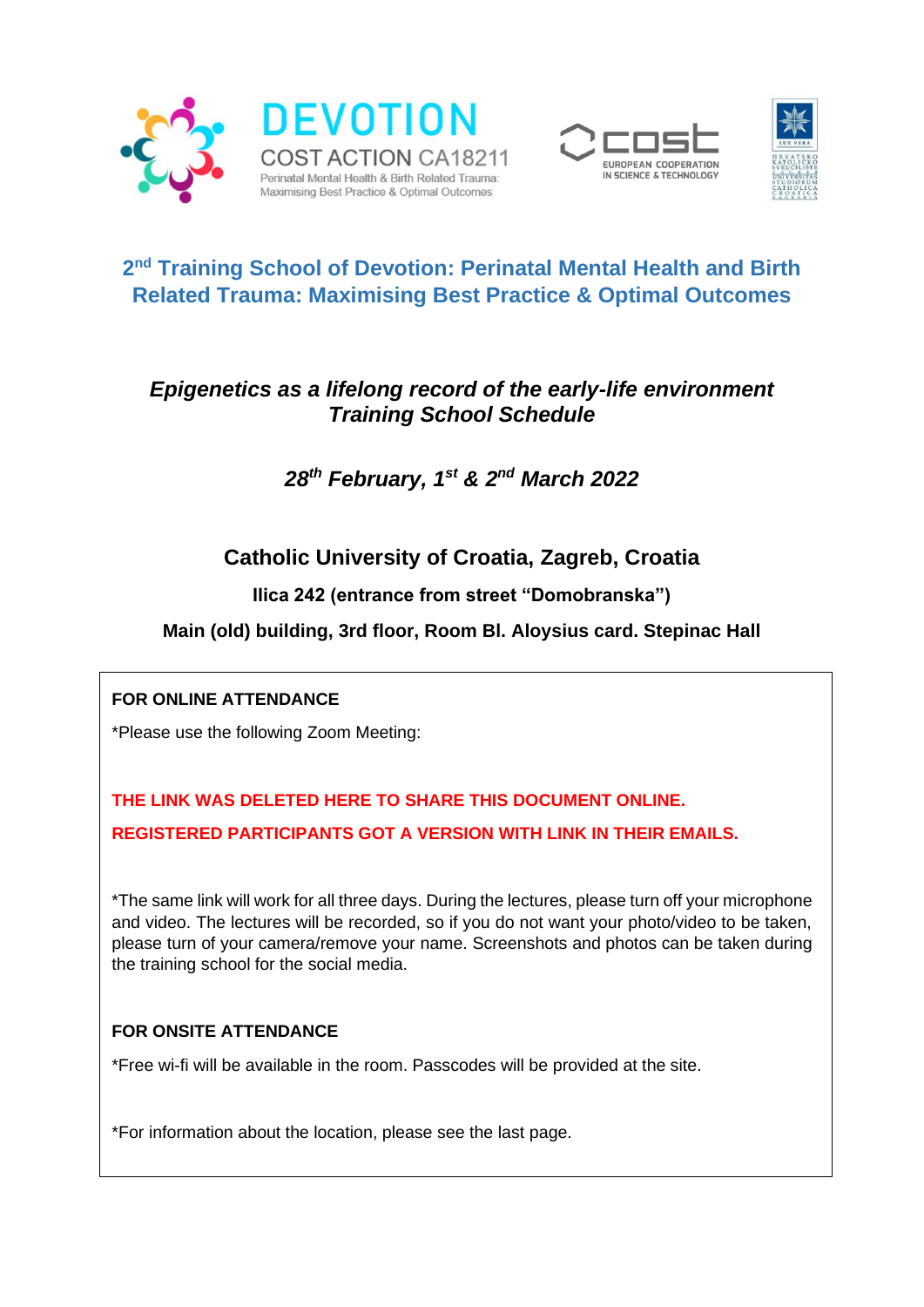





#### 1. General Information

The main aim of Devotion COST Action CA18211 is to establish an EU funded multidisciplinary network of researchers dedicated to improve the understanding of perinatal health outcomes and reduce birth related trauma. The Network comprises researchers from 33 partner universities across Europe working towards the prevention, assessment, measurement and treatment of birth related trauma.<https://www.ca18211.eu/>

#### 2. What are Training Schools?

Since COST's priority is enhancing research collaboration where ideas and people can grow without borders. Training Schools aim to facilitate capacity building on a topic relevant to the theme of the respective COST Action through the delivery of intensive training on a new emerging subject.

Training Schools Grants provide support for intensive training on a new or emerging subject for PhD students and Early Career Researchers (ECR) from participating Inclusiveness Target Countries' (ITC).

Training Schools aim to facilitate capacity building on a topic relevant to the theme of the respective COST Action through the delivery of intensive training on a new or emerging subject.

Participants will be expected to *attend and participate at the Training School during the three days*. All attendees will be given the opportunity to present and discuss their work, and to network with other ECR's, The Training School trainers, mentors and the members of the DEVOTION COST Action. The Training School will be held face to face with a hybrid component where some lectures will link in virtually. There are 15 funded places for participants to attend face to face. Additional places for participants will be made available remotely.

*Materials***:** The meeting is taking place face to face but there will be a hybrid component where some speakers will link in remotely. It is advised to have a computer with a stable and fast internet connection. Additional free software may be needed, which will be communicated closer to the date of the Training School and some reading material will also be shared in advance.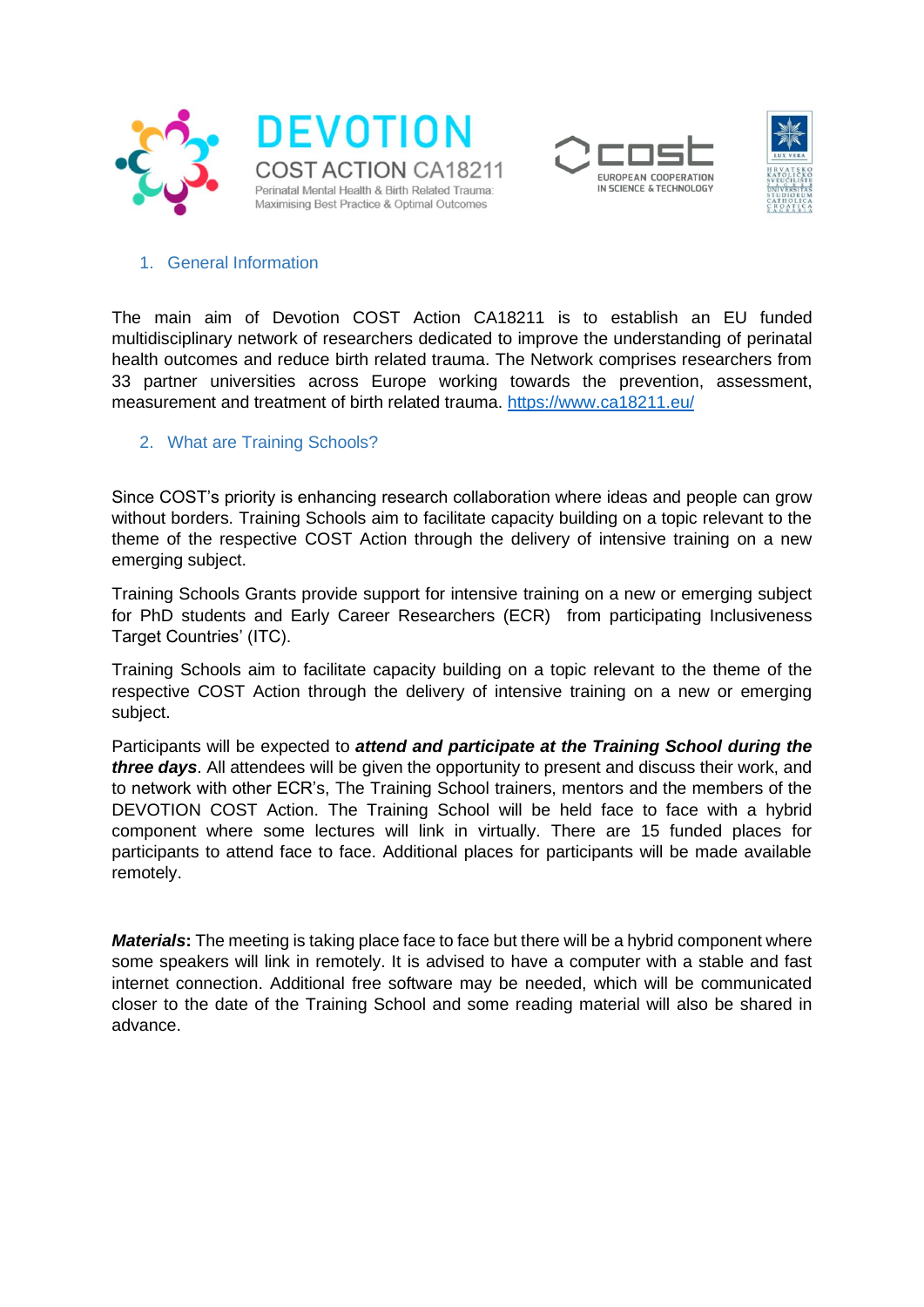





#### 1. PROGRAMME

#### *Trainers:*

Prof Jonathan Turner is Principal Investigator, Immune Endocrine and Epigenetics Group Leader and Deputy Head Finance & Funding, Department of Infection and Immunity, Department of Infection and Immunity, Luxembourg Institute of Health.

Mentors have volunteered to support early career researchers/ participants on this programme.

| <b>Time in CET</b> | <b>Activity</b>                                            | <b>Trainer</b>                                                            |
|--------------------|------------------------------------------------------------|---------------------------------------------------------------------------|
| 09:00-09:30        | Registration and welcome                                   |                                                                           |
| 09:30-10:30        | Lecture: The language of epigenetics (P)                   | Prof Jonathan Turner                                                      |
|                    | DNA -> RNA -> Protein                                      |                                                                           |
|                    | 3D DNA structure -> histones<br><b>DNA Methylation</b>     |                                                                           |
|                    |                                                            |                                                                           |
| 10:30-10:45        | <b>Break</b>                                               |                                                                           |
| 10:45-11:30        | Lecture: Periods of epigenetic sensitivity;                | Prof Jonathan Turner                                                      |
|                    | Epigenetic control of the stress response<br>(P)           |                                                                           |
|                    | Embryogenesis; Teenage years;                              |                                                                           |
|                    | Laboratory stressors; The Glucocortocoid<br>Receptor (GR); |                                                                           |
|                    | GR methylation vs sequence variants                        |                                                                           |
| 11:30-12:00        | Consolidation – round table discussion                     | Mentors (Prof J Turner,<br>Cyrielle Holuka, Prof Kerstin<br>Uvnas Moberg) |
| 12:00-13:30        | Lunch                                                      |                                                                           |
| 13:30-14:30        | Lecture: Epigenetic programming events<br>round birth (R)  | <b>Prof Mechthild Gross</b>                                               |
| 14:30-15:30        | Lecture: Oxytocin as an antidote to                        | Prof Kerstin Uvnas Moberg                                                 |
|                    | stress (R)                                                 |                                                                           |
| 15:30-15:45        | <b>Break</b>                                               |                                                                           |
| 15:45-16:45        | Journal club                                               | <b>Mentors</b>                                                            |
| 16:45-17:00        | Research talk: DNA<br>methylation                          | Ms Cyrielle Holuka                                                        |
|                    | changes are influenced by birth route (P)                  |                                                                           |
| 17:00 - 17:30      | Consolidation - round table discussion                     |                                                                           |

#### **Monday, 28th February 2022**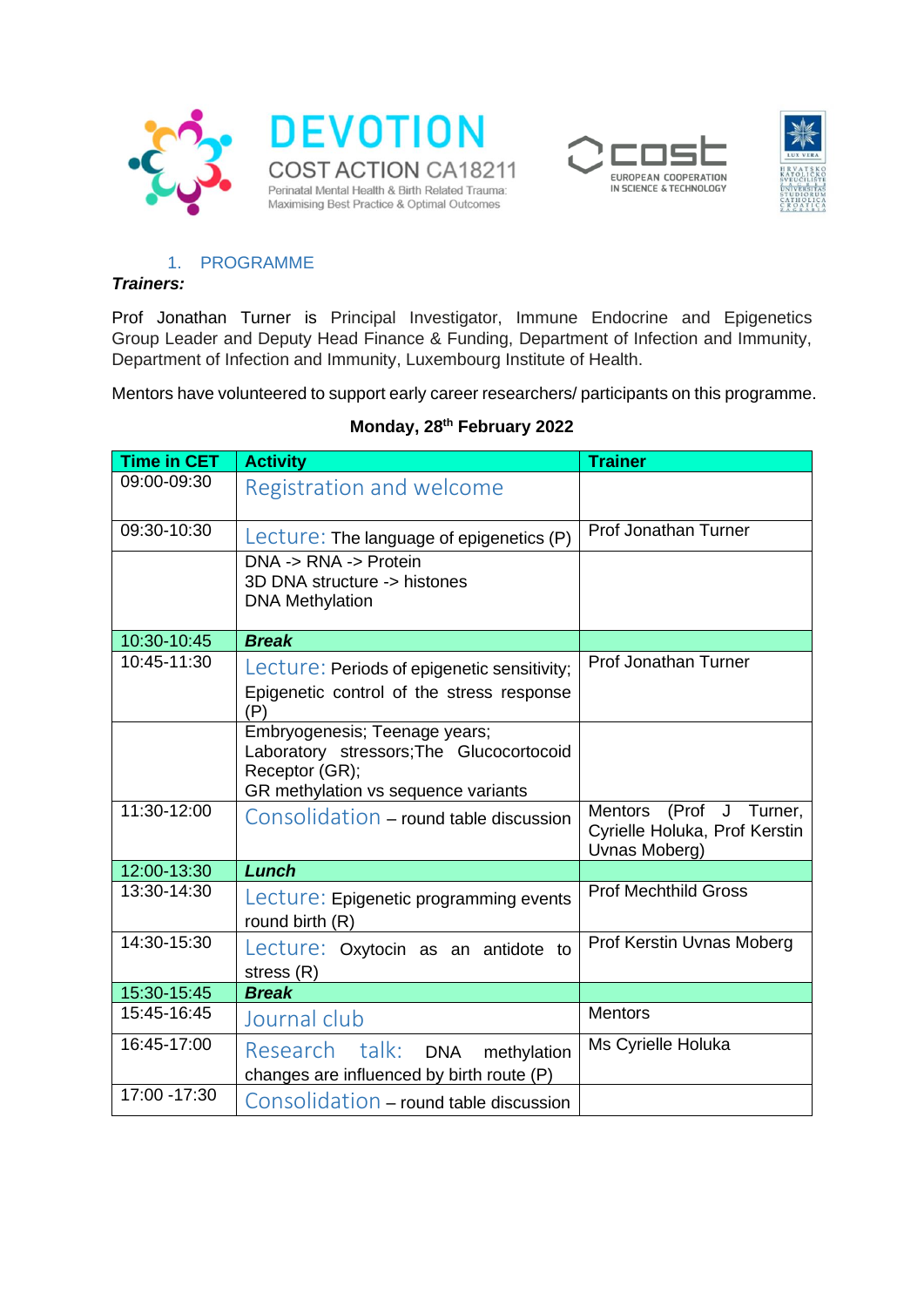





### **Tuesday, 1st March 2022**

Objectives:

Understand the principal types of epigenetic studies Understand the statistical principals behind epigenetic studies

| <b>Time in CET</b> | <b>Activity</b>                                                                                                                                                                                                                                                                                                           | <b>Trainer</b>                                                              |
|--------------------|---------------------------------------------------------------------------------------------------------------------------------------------------------------------------------------------------------------------------------------------------------------------------------------------------------------------------|-----------------------------------------------------------------------------|
| 09:00-10:00        | Lecture: Epigenetic study design (R)                                                                                                                                                                                                                                                                                      | Prof Carlo Schuengel                                                        |
|                    | <b>Birth cohorts</b><br>Longitudinal studies                                                                                                                                                                                                                                                                              |                                                                             |
| 10:00-11:00        | Lecture: Biological sampling for non-<br>biologists (R)                                                                                                                                                                                                                                                                   | Prof Olga Kafonova                                                          |
|                    | <b>Birth cohorts</b><br>Longitudinal studies                                                                                                                                                                                                                                                                              |                                                                             |
| 11:00-11:15        | <b>Break</b>                                                                                                                                                                                                                                                                                                              |                                                                             |
| 11:15-12:00        | Consolidation - Small group study<br>design challenge                                                                                                                                                                                                                                                                     | Mentors:                                                                    |
|                    | During this period attendees will work in<br>small groups on study design problems<br>either from their own research lines or given<br>by the trainers.<br>The session will end with short 3-5 minutes<br>presentations from each group                                                                                   | Prof Jonathan Turner (P)<br>Cyrielle Holuka (P)<br>Prof Olga Kafonova (R)   |
| 12:00-13:30        | Lunch                                                                                                                                                                                                                                                                                                                     |                                                                             |
| 13:30-14:30        | Lecture: Statistics for epigenetics (R)                                                                                                                                                                                                                                                                                   | Prof. Neville Calleja                                                       |
| 14:30-15:30        | Journal club                                                                                                                                                                                                                                                                                                              | Mentors:                                                                    |
|                    | During this period, attendees will work in<br>small groups on interpreting and analysing<br>published papers with a focus on the<br>different study designs and the advantages<br>/ disadvantages of the authors' choice. At<br>the end of the session there will be a short<br>3-5 minutes presentations from each group | Prof Jonathan Turner (P)<br>Cyrielle Holuka (P)<br>Prof Neville Calleja (R) |
| 15:30-15:45        | <b>Break</b>                                                                                                                                                                                                                                                                                                              |                                                                             |
| 15:45-17:00        | Lecture: Project Ice storm – Epigenetic of<br>perinatal psychosocial stress (R)                                                                                                                                                                                                                                           | Prof Lei Cao-Lei                                                            |
| 17:00 - 17:30      | Consolidation - round table discussion                                                                                                                                                                                                                                                                                    |                                                                             |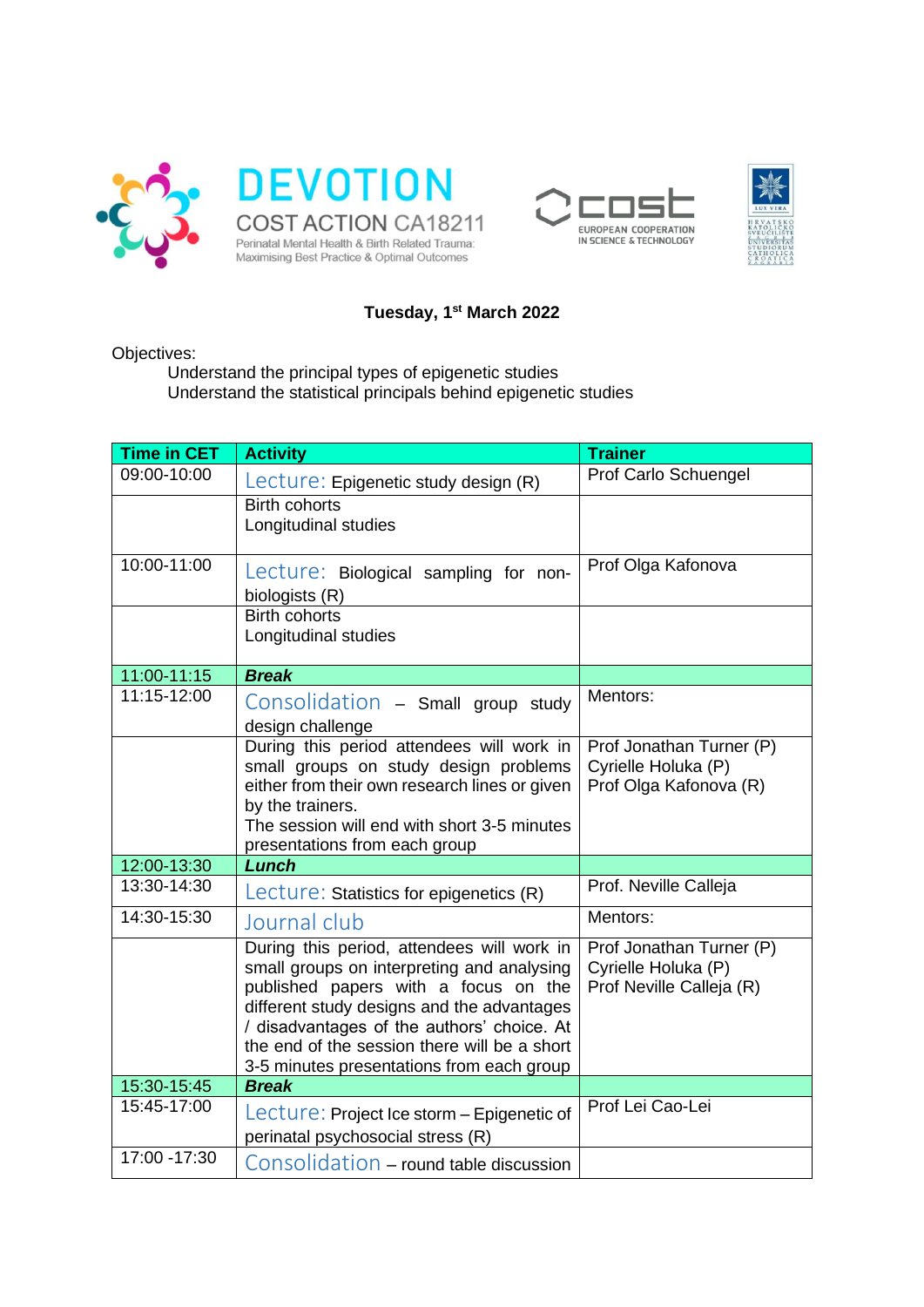





# **Wednesday, 2nd March 2022**

Objectives:

Understand epigenetics applied as clocks

| <b>Time in CET</b> | <b>Activity</b>                                                                                                                                                                                                                                                                   | <b>Trainer</b>                                                              |
|--------------------|-----------------------------------------------------------------------------------------------------------------------------------------------------------------------------------------------------------------------------------------------------------------------------------|-----------------------------------------------------------------------------|
| 09:00-10:00        | Lecture: Epigenetic ageing/clocks and<br>early life (P)                                                                                                                                                                                                                           | Mme Cyrielle Holuka                                                         |
| 10:00-11:00        | Lecture: Epigenetic-genetic intertwined<br>effects of early life pesticide exposure (R)                                                                                                                                                                                           | Prof Wim VandenBerghe                                                       |
| 11:00-11:15        | <b>Break</b>                                                                                                                                                                                                                                                                      |                                                                             |
| 11:15-12:30        | Journal club + Presentation from<br>groups                                                                                                                                                                                                                                        | Mentors:                                                                    |
|                    | During this period, attendees will work in<br>small groups on interpreting and analysing<br>published papers with a focus on<br>socioeconomic and<br>environmental<br>influences. At the end of the session there<br>will be a short 3-5 minutes presentations<br>from each group | Prof Jon Turner (P)<br>Mme Cyrielle Holuka (P)<br>Prof Wim VandenBerghe (R) |
| 12:30-14:00        | Lunch                                                                                                                                                                                                                                                                             |                                                                             |
| 14:00-15:00        | Consolidation - round<br>table<br>discussion, wrap-up                                                                                                                                                                                                                             |                                                                             |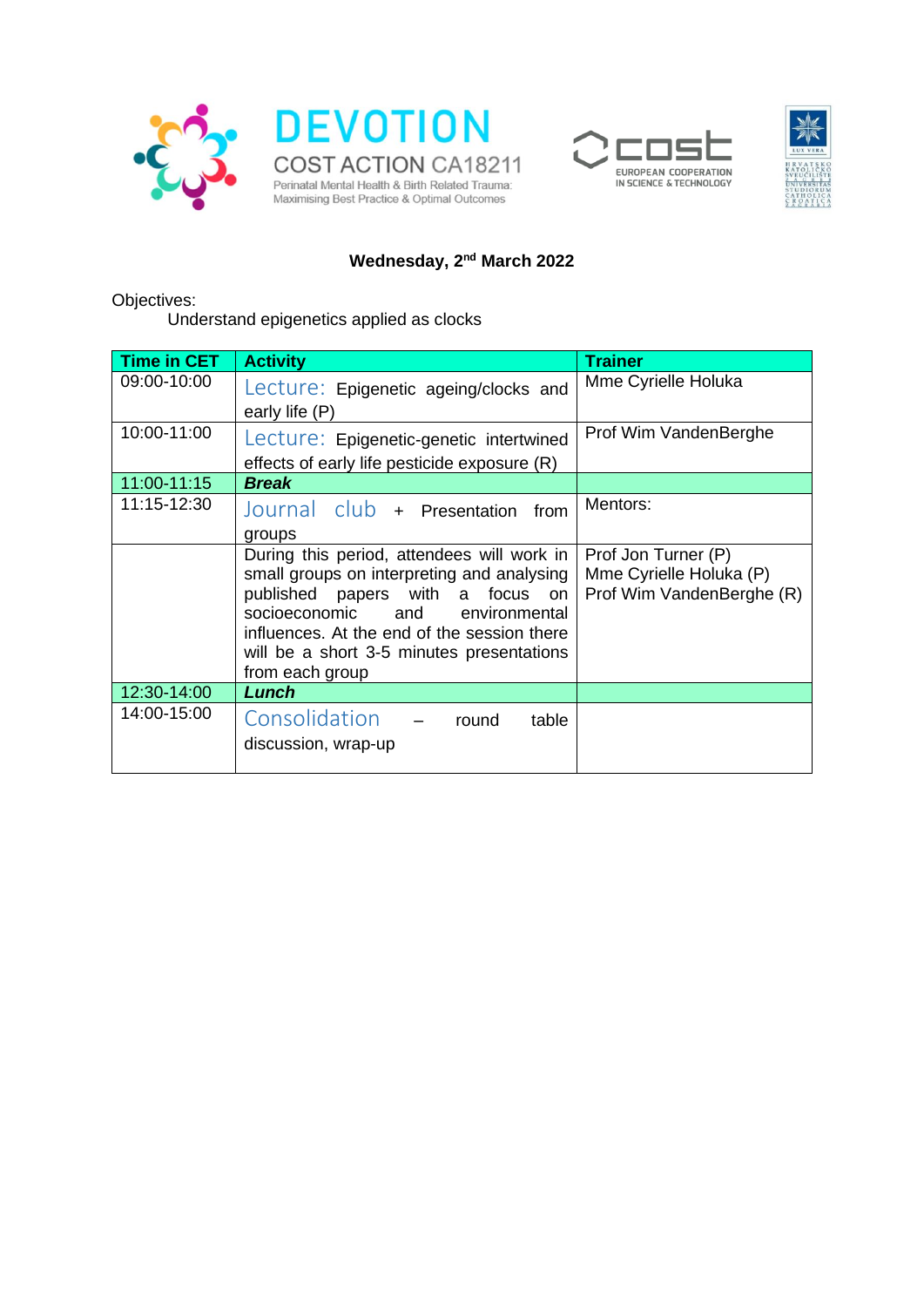





#### 2.Biographies of Trainers, Mentors & Guest Lecturers

#### **Trainers:**

#### **Professor Jonathan Turner**

Principal Investigator, Immune Endocrine Epigenetics Research Group; Deputy Head of DII (Funding and Finance) at Luxembourg Institute of Health as well as Principal Investigator and Deputy Director of Allergology Immunology and Inflammation

**Ms Cyrielle Holuka** is a PhD student in epigenetics at the at Luxembourg Institute of Health working under the supervison of Prof Jonathan Turner.

#### **Mentors & Guest Lecturers:**

**Prof Neville Calleja** has fifteen years of experience lecturing medical statistics, epidemiology and public health to all health care professionals, together with ethical and scientific review of projects at local and international level.He is also active at European level in the field of Health Information for both the European Commission and WHO (Europe), as chair of the European Health Information Initiative within WHO(Europe). Prior to this, he was the first chair of the Small Countries Health Information Network for WHO(Europe) and he is still an active member of the WHO Collaborating Centre for Health Systems and Policies in Small States within the Islands and Small States Institute within the University of Malta. Prof Calleja has been active on a number of collaborative research projects, particularly in the area of health information, funded by the EU Public Health Programme, and also the EU Research Framework Programmes. He has also been in receipt of EUROSTAT grants for development of statistical framework at national level.

**Prof Carlo Schuengel** is a Full Professor, [Faculty of Behavioural and Movement](https://research.vu.nl/en/organisations/faculty-of-behavioural-and-movement-sciences-2)  [Sciences,](https://research.vu.nl/en/organisations/faculty-of-behavioural-and-movement-sciences-2) [Clinical Child and Family Studies](https://research.vu.nl/en/organisations/clinical-child-and-family-studies-2) at Vrije University in Amsterdam, Netherlands. Prof Schuengel aims is to contribute insights into family relationships and the development of mental health and resilience, and into interventions that can support at risk parents and other caregivers in fostering high quality relationships with children. This goal is pursued by a combination of research on the Generations<sup>2</sup> longitudinal pregnancy cohort study, creation and synthesis of practice based and research based evidence, and intervention studies in partnership with intervention services and care organizations that support families, children, and people with disabilities. Attachment theory has been a major theoretical basis for this work since our program started in 2000.

**Prof Lei Cao-Lei** works at McGill University, Montréal, Canada and was a Postdoctoral Research Fellow under the supervision of Dr Suzanne King at the Douglas Hospital Research Centre, Psychosocial Research Division / McGill University, Department of Psychiatry.Having graduated from Shandong University of Technology in China, and worked as a Biology Teacher in middle school for years. Afterwards, she completed a Masters study in University of Henri Poincaré in France. Prof Cao-Lei's PhD study involved Molecular Biology research. As a jointly trained PhD student by Institute of Immunology, National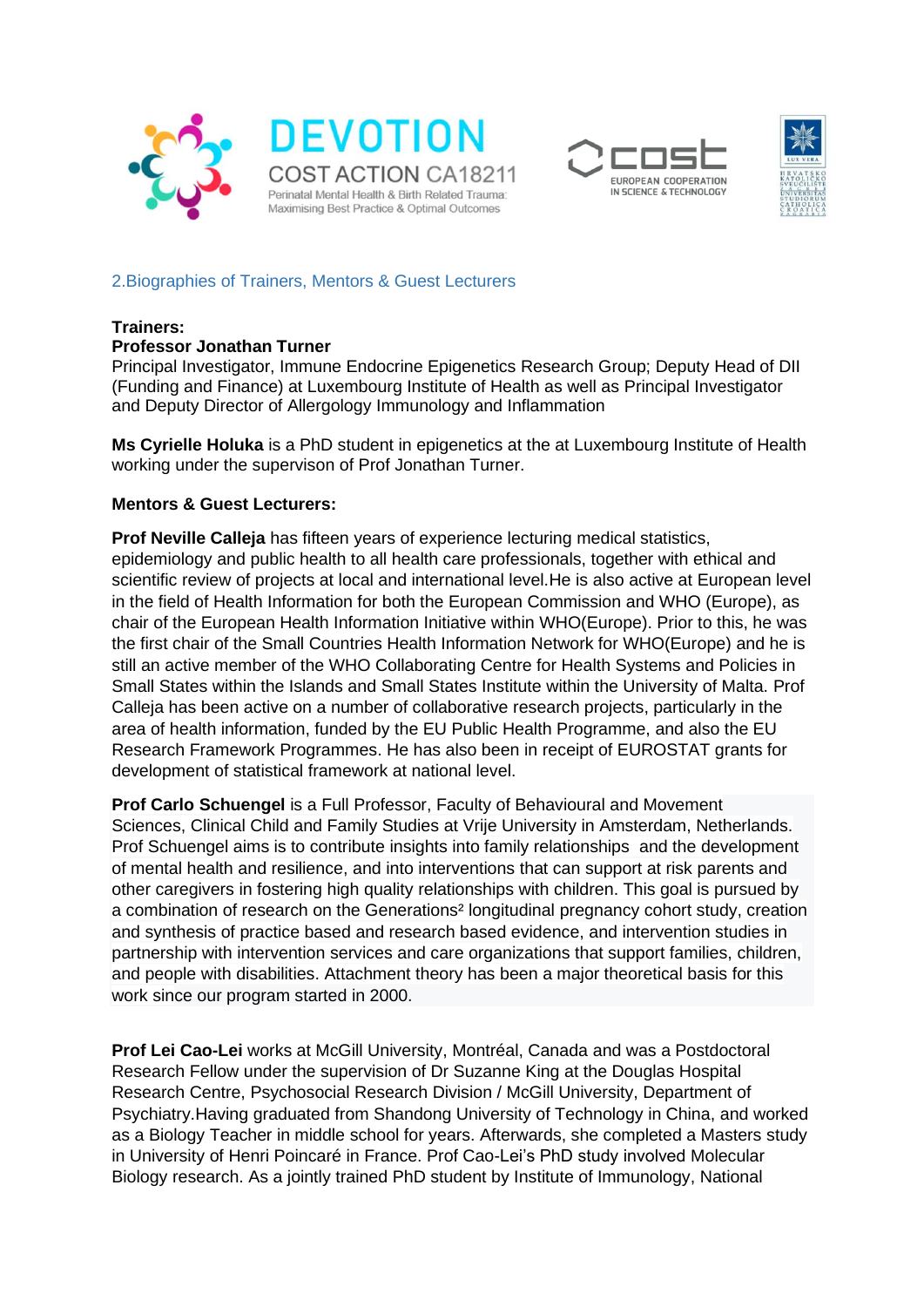Health Laboratory, Public Research Centre in Luxembourg and Faculty of Immunology, Psychobiology, University of Trier in Germany, my PhD research direction was the transcriptional control of the human glucocorticoid receptor (GR): identification and analysis of alternative promoter regions, majoring in the gene variation and epigenetic effects on the human GR expression. At present in Douglas Mental Health University Institute, Prof Cao-Lei is performing a series of researches concerning the effect of prenatal maternal stress (PNMS) derived from natural disasters such as ice storm and flood. I am focusing on the genetic and epigenetic factors, particularly on the interaction between prenatal maternal stress and its influence on the development from infancy to adolescent.

**Prof Wim Vanden Berghe** works at the Dept of Biomedical Sciences, University of Antwerp, Belgium. He leads a research group on [Protein Biochemistry, Proteome & Epigenome](https://www.uantwerpen.be/en/research-groups/proteinchemistry-proteomics-epigenet/)  [Signaling Mechanisms \(PPES\).](https://www.uantwerpen.be/en/research-groups/proteinchemistry-proteomics-epigenet/) His specialist expertise is in Pyrosequencing is a fast, simple and quantitative method for analysis of CpG methylation, mutational analysis or SNP analysis at different sites in a simple assay, without using restriction sites, large amounts of DNA, dyes and separation steps.

**Prof Kerstin Uvnäs Moberg** is a physician and professor of physiology with a research focus on the healing aspects of oxytocin. Her vision is to help creating healthier and happier women by expanding the knowledge about female physiology and by creating medical interventions based on oxytocin.The wish to understand the biology of women emerged when she had children herself. At that time, she left a promising research career within the field of gastrointestinal physiology in order to study the positive and health promoting effects of oxytocin. Kerstin Uvnäs Moberg found among other things that oxytocin reduces pain and anxiety, decreases blood pressure and reduces the levels of stress hormones in both sexes. She also found that the speed, by which wounds and other types of physical damage heal, increases and that atrophic (thin) mucosal membranes become rejuvenated. The latter research findings form the basis for patents and clinical studies with the aim to create a pharmaceutical drug for relief of menopausal symptoms.

**Dr. Mechthild M. Gross** is a trained nurse midwife and obtained a Masters degree in Psychology from the University of Constance. After her PhD in 2000 (Bremen University), she joined the Hanover Medical School, in Hanover Germany, as a research fellow and a consultant midwife. Since then she has set up a Midwifery Research and Education Unit and have published widely in the area of midwifery. She also has a long-standing interest in the academic training of midwives. Following an ICM workshop on midwifery research in Tuebingen, Germany in 1989, she founded and have chaired the annual research conferences for German speaking midwives for 18 years. Currently she still work as a practising midwife in a tertiary hospital, devoting half of my time to research. Additionally, I am involved in teaching medical students, and preparing for midwife led models of care. Since September 2009, she is the Head of the European Masters of Science in Midwifery at the Hanover Medical School. In 2010, her postdoctoral thesis (Venia legendi) was accepted by the Hanover Medical School.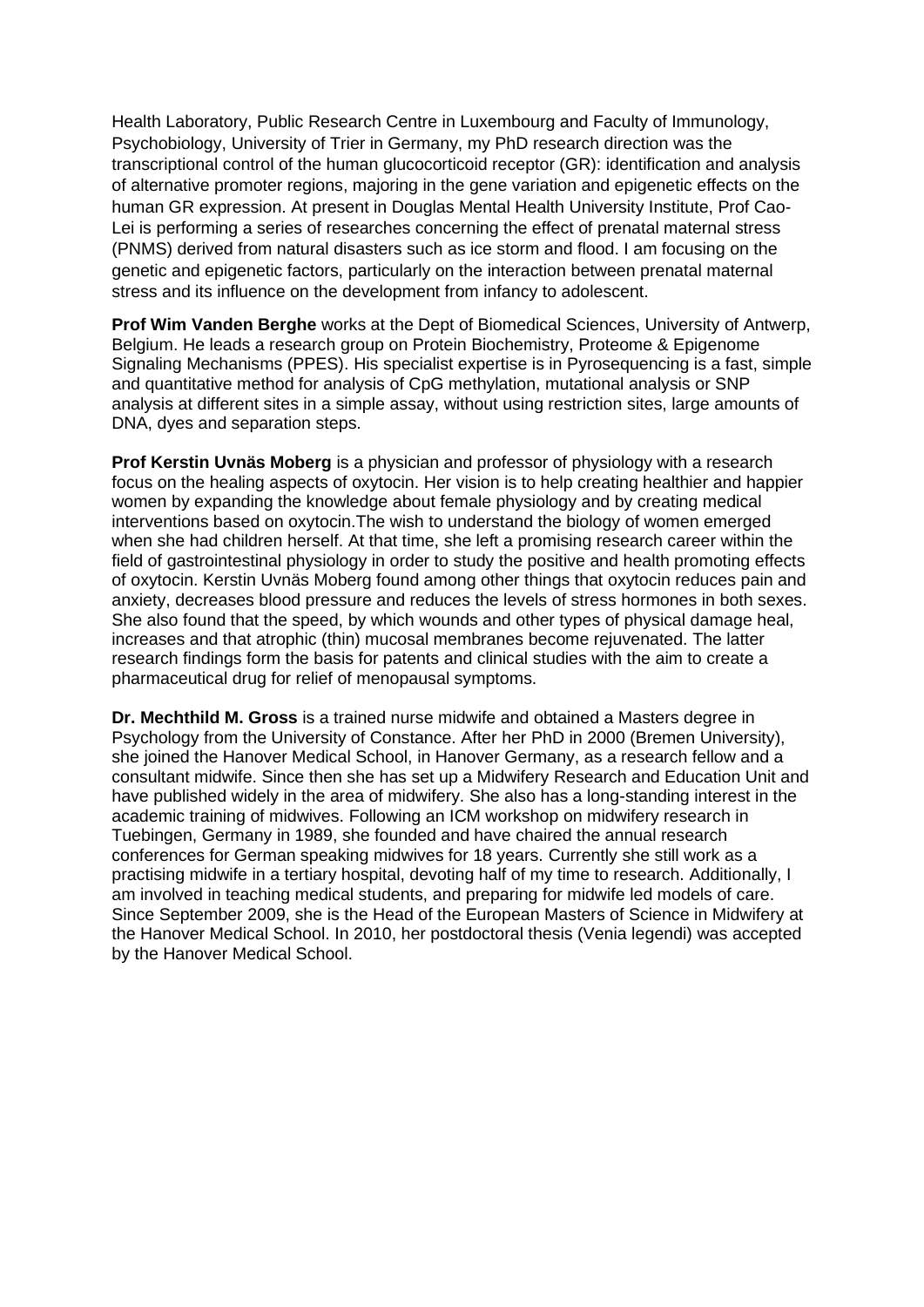







3. International Training School Committee Members Sylvia Murphy Tighe (Chair International Training School) [sylvia.murphy@ul.ie](mailto:sylvia.murphy@ul.ie)

Alison Morison (Vice-Chair International Training School) [Alison.morison@stud.mh](mailto:Alison.morison@stud.mh-hannover.de)[hannover.de](mailto:Alison.morison@stud.mh-hannover.de)

Susan Ayres [susan.ayres1@city.ac.uk](mailto:susan.ayres1@city.ac.uk)

Jonathan Turner [Jonathan.turner@LIH.LU](mailto:Jonathan.turner@LIH.LU)

Sandra Morano [Sandra.morano@hsanmaartino.it](mailto:Sandra.morano@hsanmaartino.it)

Rosita Gabbianelli [rosita.gabbianelli@unicam.it](mailto:rosita.gabbianelli@unicam.it)

Olga Gouni [info@cosmsanelixis.gr](mailto:info@cosmsanelixis.gr)

Carlo Schuengel [c.schuengel@vu.nl](mailto:c.schuengel@vu.nl)

Susan Garthus Niegel [susanniegel@gmail.com](mailto:susanniegel@gmail.com)

Eleni Hadjigeorgiou [eleni.hadjigeorgiou@cut.ac.cy](mailto:eleni.hadjigeorgiou@cut.ac.cy)